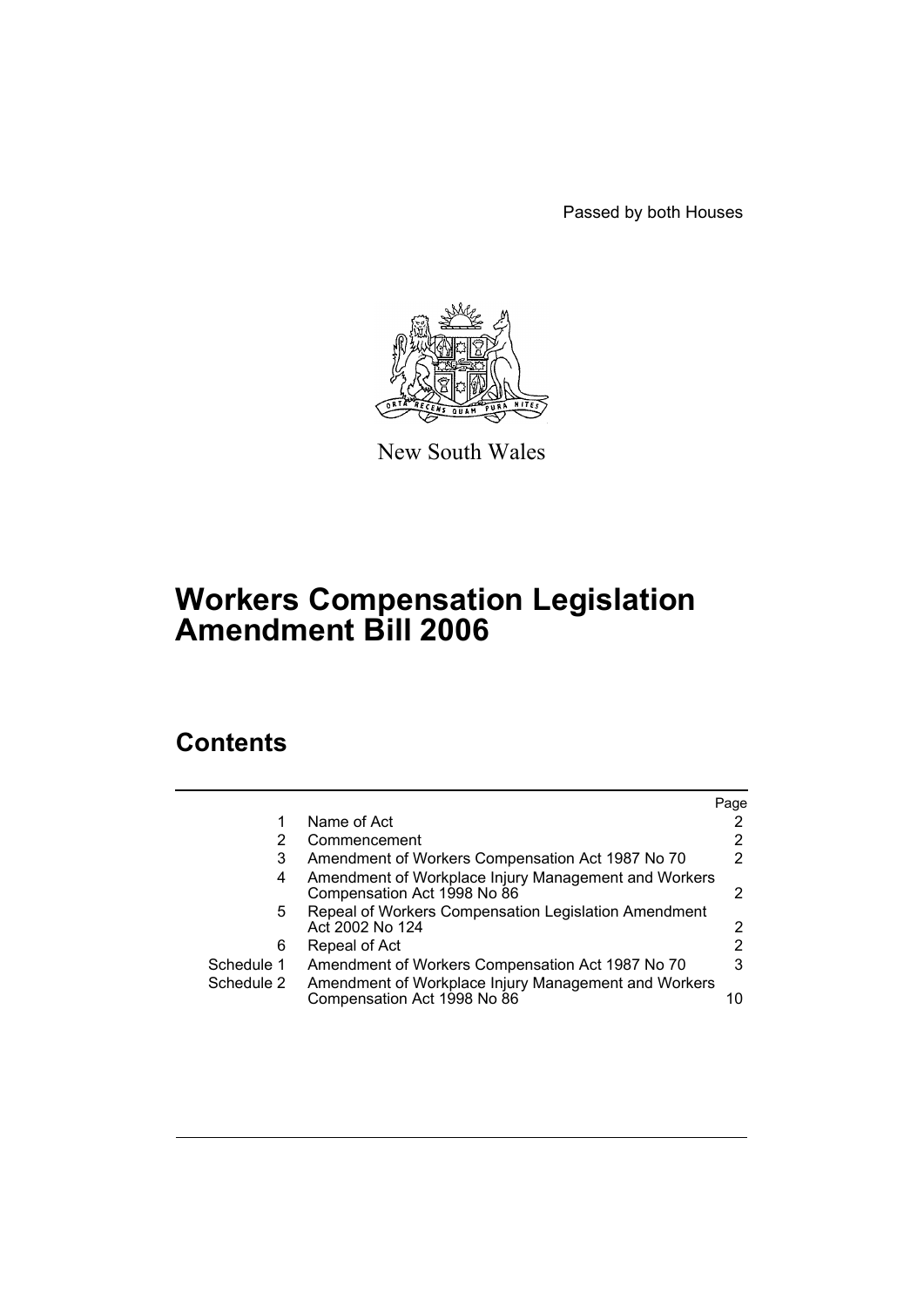*I certify that this PUBLIC BILL, which originated in the LEGISLATIVE ASSEMBLY, has finally passed the LEGISLATIVE COUNCIL and the LEGISLATIVE ASSEMBLY of NEW SOUTH WALES.*

> *Clerk of the Legislative Assembly. Legislative Assembly, Sydney, , 2006*



New South Wales

# **Workers Compensation Legislation Amendment Bill 2006**

Act No , 2006

An Act to amend the *Workers Compensation Act 1987* and the *Workplace Injury Management and Workers Compensation Act 1998* to make further provision with respect to the grouping of employers for workers compensation insurance purposes; to provide for contributions to the WorkCover Authority Fund by certain employers licensed under Commonwealth workers compensation legislation; and for other purposes.

*I have examined this Bill, and find it to correspond in all respects with the Bill as finally passed by both Houses.*

*Chairman of Committees of the Legislative Assembly.*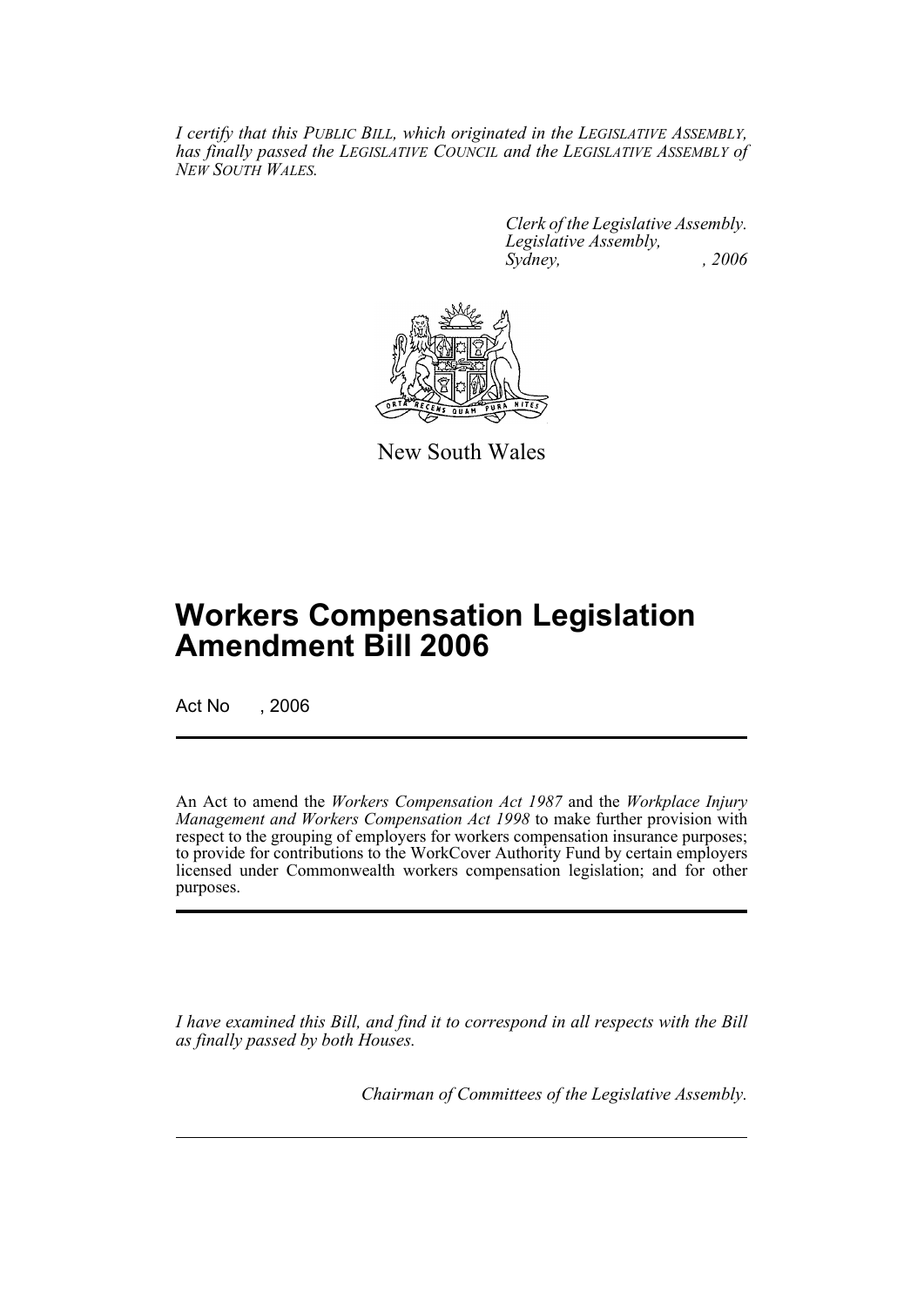## **The Legislature of New South Wales enacts:**

#### **1 Name of Act**

This Act is the *Workers Compensation Legislation Amendment Act 2006*.

## **2 Commencement**

This Act commences on a day or days to be appointed by proclamation.

## **3 Amendment of Workers Compensation Act 1987 No 70**

The *Workers Compensation Act 1987* is amended as set out in Schedule 1.

#### **4 Amendment of Workplace Injury Management and Workers Compensation Act 1998 No 86**

The *Workplace Injury Management and Workers Compensation Act 1998* is amended as set out in Schedule 2.

#### **5 Repeal of Workers Compensation Legislation Amendment Act 2002 No 124**

The *Workers Compensation Legislation Amendment Act 2002* is repealed.

## **6 Repeal of Act**

- (1) This Act is repealed on the day following the day on which all of the provisions of this Act have commenced.
- (2) The repeal of this Act does not, because of the operation of section 30 of the *Interpretation Act 1987*, affect any amendment made by this Act.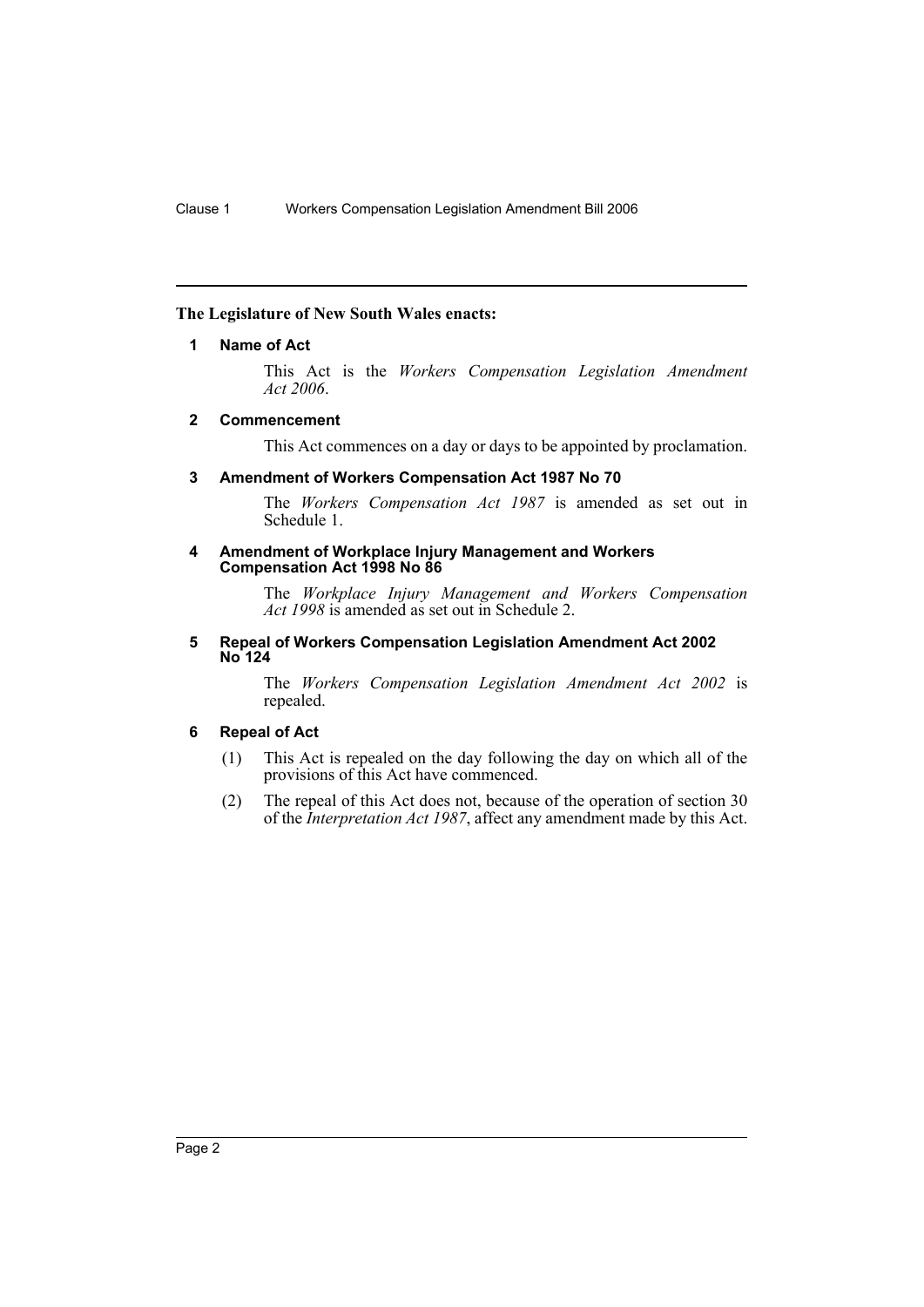Amendment of Workers Compensation Act 1987 No 70 Schedule 1

## **Schedule 1 Amendment of Workers Compensation Act 1987 No 70**

(Section 3)

#### **[1] Section 3 Definitions**

Insert in alphabetical order in section 3 (1):

*group* means the employers who constitute a group under Division 2A of Part 7.

#### **[2] Section 160 Recovery of excess from employer**

Omit the definition of *prescribed excess amount* from section 160 (1).

Insert instead:

*prescribed excess amount*, in respect of a weekly compensation claim paid under a policy of insurance, means the prescribed excess amount specified by the relevant insurance premiums order that applies to that policy.

#### **[3] Section 160 (9)**

Omit the subsection. Insert instead:

(9) Without limiting the operation of that provision, an insurance premiums order referred to in the definition of *prescribed excess amount* in subsection (1) may specify different amounts (or no amount) according to the period within which the employer gave notice of the injury concerned.

#### **[4] Section 175 Employers evading payment of correct premiums**

Insert after section 175 (4):

- (4AA) If the Authority finds that:
	- (a) an employer has contravened section 175G (Members of group to have policies with same scheme agent and common renewal date) as a result of the issue or renewal of a policy of insurance, and
	- (b) the total premium payable for those policies is less by a certain amount than the total premium that would have been payable had that section been complied with,

the Authority may recover from the employer in a court of competent jurisdiction as a debt due to the Authority a sum equal to twice that amount plus the late payment fee provided for by subsection  $(4A)$ . Half of that sum is to be paid by the Authority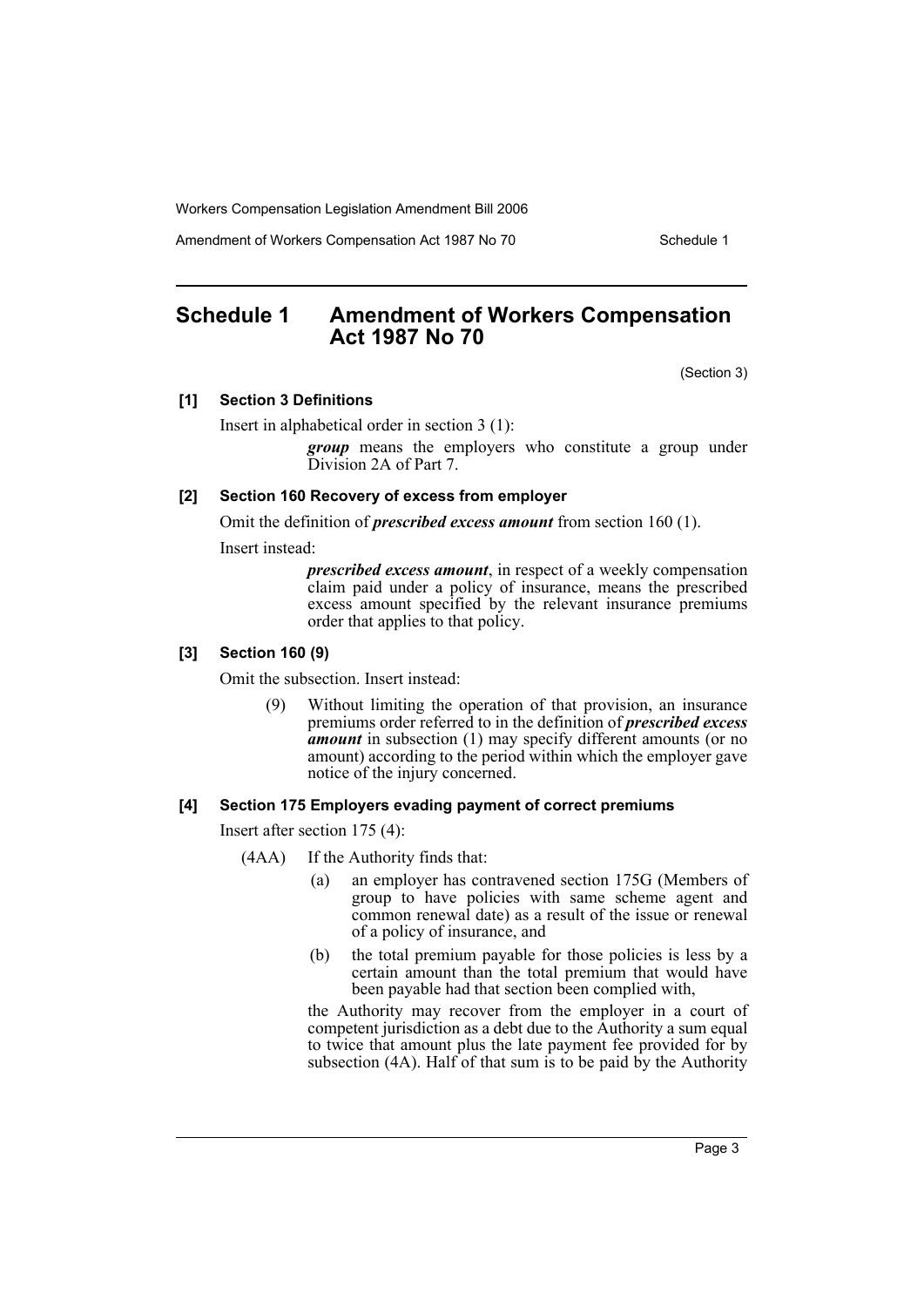to the insurer and the other half into the WorkCover Authority Fund.

(4AB) For the purposes of the application of the *Limitation Act 1969* to an action on a cause of action to recover an amount under subsection (4) or (4AA), the cause of action first accrues to the Authority when the Authority makes the finding referred to in those subsections.

## **[5] Section 175 (4A) (b)**

Omit the paragraph. Insert instead:

(b) under subsection (4AA) as from the date the premium for the issue or renewal of the policy referred to in subsection (4AA) (a) first became due and payable to the insurer.

#### **[6] Section 175A Recovery from directors of corporation evading payment of correct premium**

Insert "or (4AA)" after "section 175 (4)" in section 175A (1).

#### **[7] Part 7, Division 2A**

Insert after Division 2:

## **Division 2A Grouping of employers for insurance purposes**

#### **175D Grouping of employers**

(1) In this Division:

*group* means a group constituted under Part 10A of the *Taxation Administration Act 1996*, but does not include any member of the group in respect of whom a determination under section 175E of this Act is in force.

- (2) This Division does not apply to the following:
	- (a) an employer who is a self-insurer,
	- (b) the persons, groups of persons and bodies constituted as a primary group by virtue of section 106J of the *Taxation Administration Act 1996* (being government departments),
	- (c) the members of a group where the total wages payable to workers employed by the members of the group do not exceed:
		- (i) \$600,000 per year, or
		- (ii) if some other amount is prescribed by the regulations—that other amount.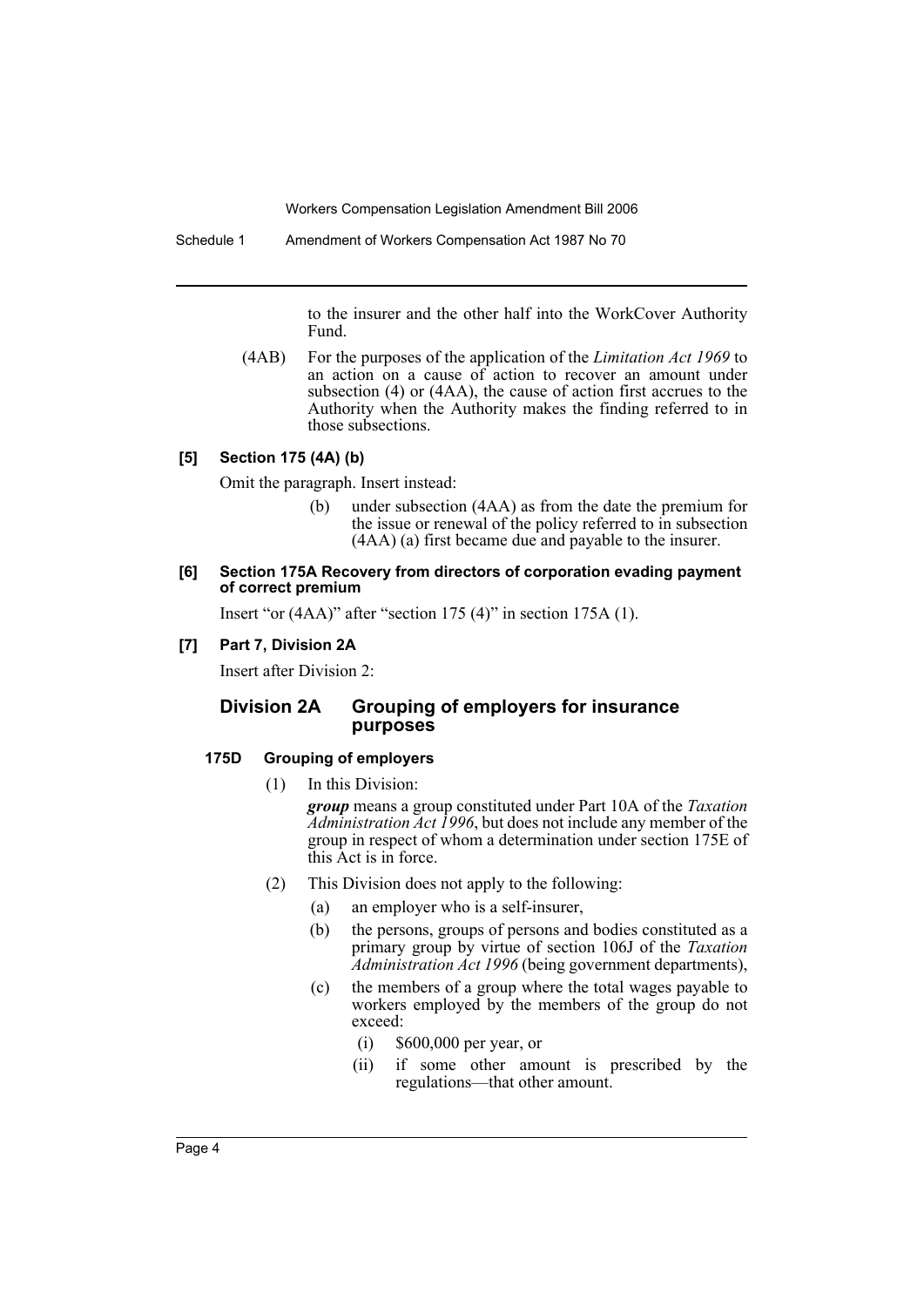Amendment of Workers Compensation Act 1987 No 70 Schedule 1

(3) The regulations may make provision for or with respect to excluding, or authorising the Authority to exclude, any class or classes of employers from the operation of this Division or specified provisions of this Division.

#### **175E Exclusion of employers from groups**

- (1) The Authority may, by order in writing, determine that an employer who would, but for the determination, be a member of a group is not a member of the group. **Note.** Section 175F sets out the circumstances in which a determination may be made under this section.
- (2) The Authority must give notice in writing of a determination to the employer in respect of whom the determination is made and to each member of the group.
- (3) A determination takes effect:
	- (a) on the date on which notice under subsection (2) is given to the employer excluded from the group, or
	- (b) if another date of effect (including an earlier date) is specified in the notice—on that other date.
- (4) A determination continues in force until it is revoked.
- (5) The Authority may revoke a determination only if satisfied that the employer to which it relates no longer is an employer to which section 175F applies.
- (6) Notice of the revocation of a determination must be given by the Authority:
	- (a) to the employer in respect of whom the determination was made, and
	- (b) to each other member of the group of which the employer is a member as a result of the revocation.
- (7) A revocation of a determination takes effect on the date on which notice under subsection (6) (a) is given to the employer in respect of whom the determination was made.
- (8) If an employer in respect of whom a determination under this section was made becomes aware that the employer no longer is one to which section 175F applies, the employer must, within 14 days, notify the Authority of that fact.

Maximum penalty (subsection (8)): 500 penalty units.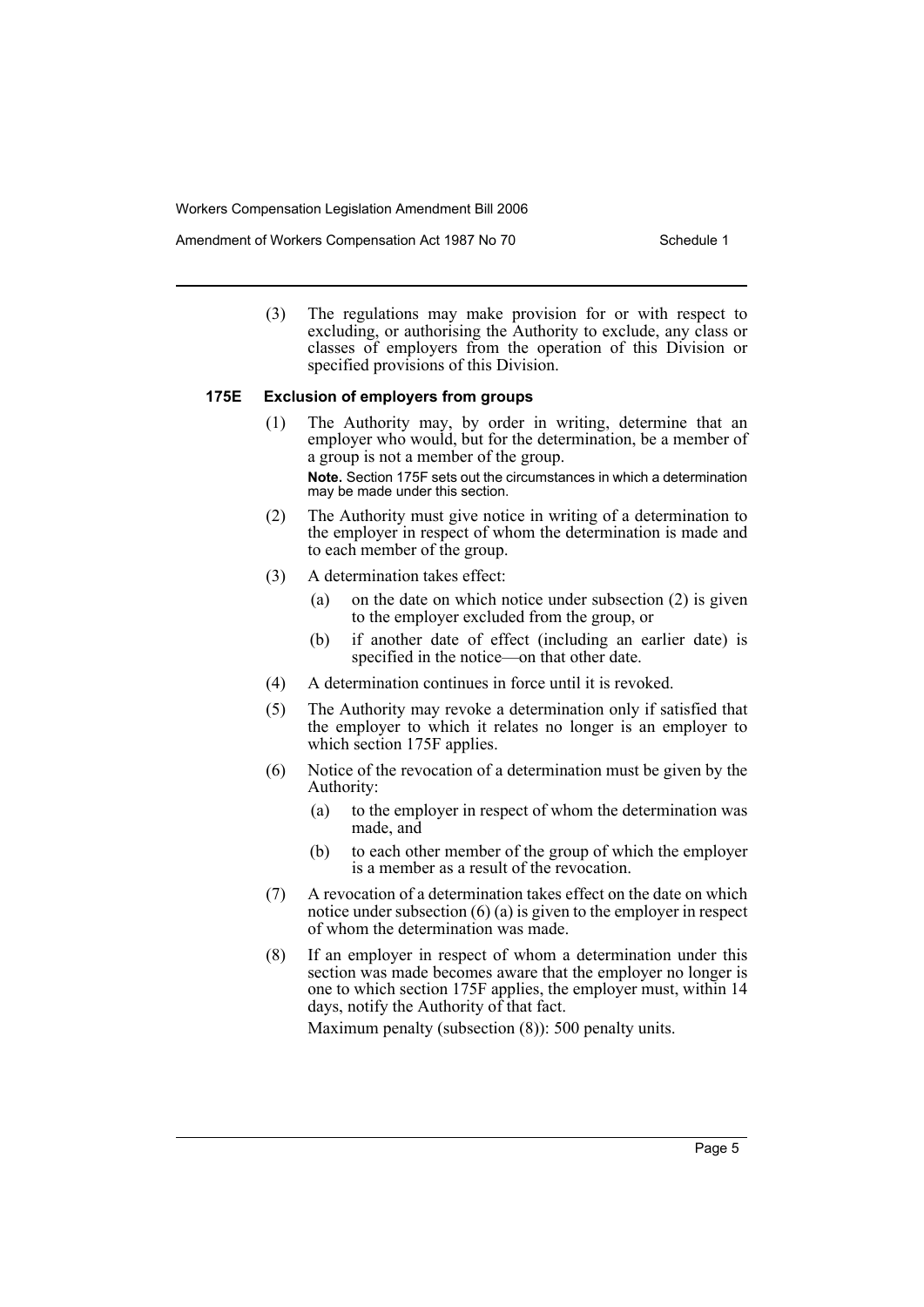Schedule 1 Amendment of Workers Compensation Act 1987 No 70

#### **175F Grounds for excluding employers from group**

- (1) A determination may be made by the Authority under section 175E in respect of the following employers only:
	- (a) an employer who would, but for the determination, be a member of a group arising under section 106H of the *Taxation Administration Act 1996* (Primary groups arising from the use of common employees),
	- (b) an employer that carries on a business as trustee of a trust and would, but for the determination, be a member of a group arising under section 106I of the *Taxation Administration Act 1996* (Primary groups of commonly controlled businesses),
	- (c) an employer that is a non-profit organisation having as one of its objects a charitable, benevolent, philanthropic or patriotic purpose, but only if the employer's business is not in direct competition with any for-profit organisation.
- (2) In the case of an employer referred to in subsection (1) (b), the determination may be made only if the Authority is satisfied that the employer would, but for the determination, be a member of a group with a person who carries on another business because of the application of one (but not more than one) of the following grouping principles:
	- (a) the exclusive ownership grouping principle (section 106I (2) (a) and (b) of the *Taxation Administration Act 1996*),
	- (b) the corporate grouping principle (section 106I (2) (c) and (d) and (3) of the *Taxation Administration Act 1996*),
	- (c) the common beneficiary grouping principle (section 106I (2) (e) and (f) and (5)–(8) of the *Taxation Administration Act 1996*).
- (3) The Authority must not make a determination under section 175E in respect of an employer referred to in subsection (1) (a) or (b) unless satisfied that the employer that is the subject of the determination has continuously carried on the business concerned, and will continue to carry on that business, substantially independently of the other member or members of the group.
- (4) In determining whether an employer carries on business substantially independently of the other member or members of a group, the Authority is to have regard to the nature and degree of ownership or control of the business of each member of the group, the nature of each of those businesses and any other matter that the Authority considers relevant.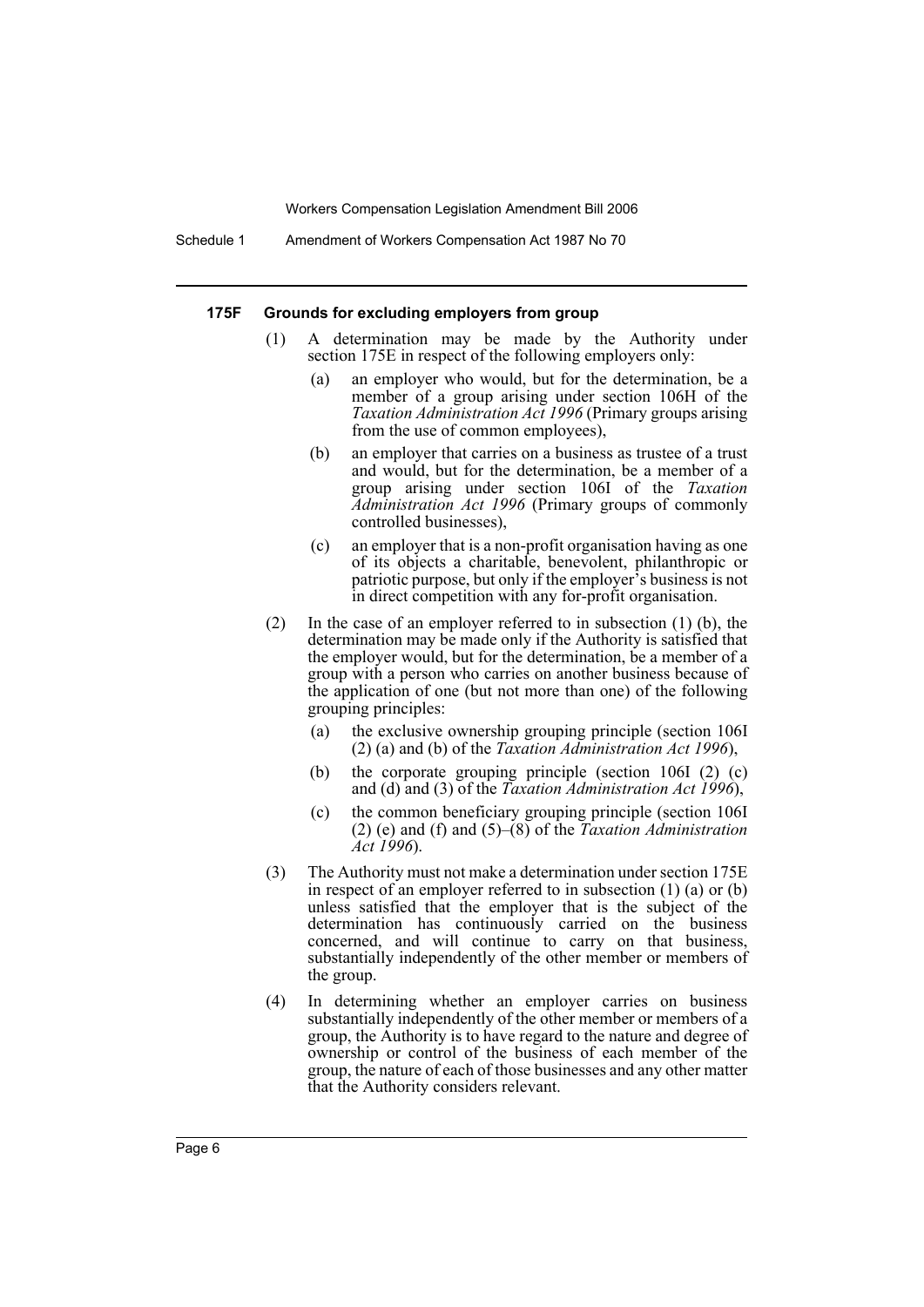Amendment of Workers Compensation Act 1987 No 70 Schedule 1

#### **175G Members of group to have policies with same scheme agent and common renewal date**

- (1) The policy of insurance that an employer who is a member of a group obtains and maintains in force for the purposes of compliance with section 155 (a *workers compensation insurance policy*) must:
	- (a) be obtained from or through the same scheme agent that provides workers compensation insurance policies to the other members of the group, and
	- (b) have the same renewal date as those other policies.
- (2) An employer who contravenes subsection (1) is guilty of an offence.

Maximum penalty: 500 penalty units.

- (3) If an employer who is a member of a group does not obtain or maintain in force a policy of insurance in compliance with this section, the Authority may by notice in writing to a scheme agent:
	- (a) direct the transfer of any policy of insurance obtained or maintained in contravention of this section to a specified scheme agent (being the scheme agent from or through whom workers compensation insurance is provided to other members of the group concerned), and
	- (b) direct the alteration of the policy of insurance so that the policy renews on the same date as the policies of other members of the group.
- (4) A scheme agent must give effect to a direction given to it under this section.

#### **175H Joint and several liability of group members**

- (1) If an employer who is a member of a group fails to pay an amount that the employer is required to pay under this Part (including any premium payable for a policy of insurance required under this Part and any sum recoverable by the Authority under this Part from the employer), every member of the group is liable jointly and severally to pay the amount.
- (2) If 2 or more persons are jointly or severally liable to pay an amount as referred to in this section, the person entitled to payment may recover the whole of the amount from them, or any of them, or any one of them.
- (3) A person who pays an amount in accordance with the liability imposed by this section has such rights of contribution or indemnity from the other person or persons as are just.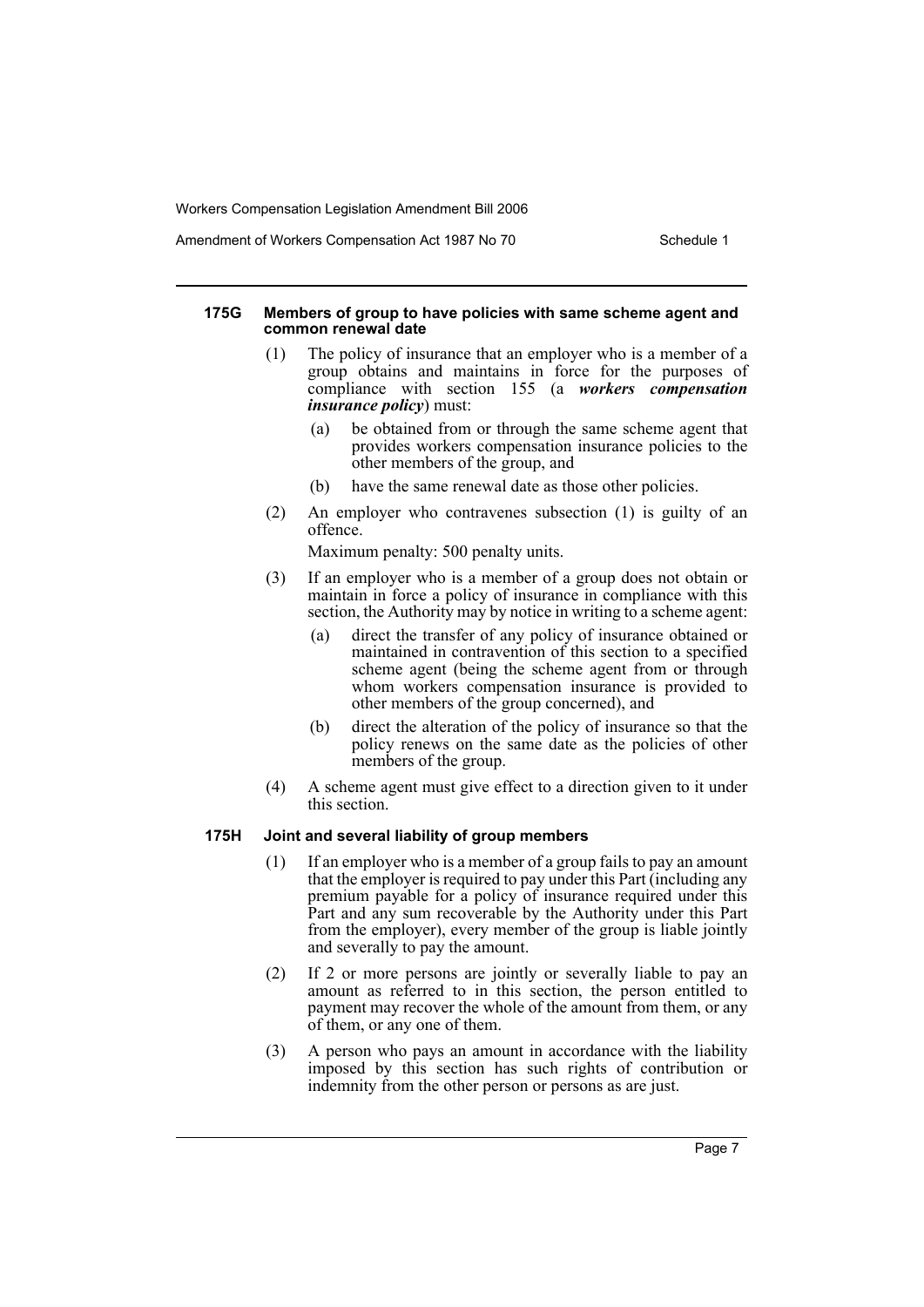Schedule 1 Amendment of Workers Compensation Act 1987 No 70

#### **175I Registration**

- (1) The Authority is to keep a register of employers who are members of a group.
- (2) An employer must notify the Authority if the employer becomes a member of a group to which this Division applies.
- (3) The notification is to be made within 14 days of the employer becoming aware, or of the date the employer ought reasonably to have become aware through the exercise of due diligence, that the employer is a member of a group to which this Division applies.
- (4) The notification is to be made to the Authority in a form and manner approved by the Authority.
- (5) The Authority may remove an employer from the register if it is satisfied that the employer has ceased to be an employer that is a member of a group to which this Division applies.
- (6) If a change occurs in the information provided to the Authority in a notification, the employer must, within 14 days, notify the Authority of that change.

Maximum penalty: 500 penalty units.

## **175J Inspection of records of employers**

- (1) The Authority may direct an employer in writing to make available, at the time and place specified in the direction, for inspection by a specified person authorised by the Authority, records of a specified kind in the possession of the employer that are relevant to any of the following:
	- (a) the determination of whether the employer is a member of a group,
	- (b) the identity of other members of a group of which the employer is a member.
- (2) A person authorised under subsection (1) may inspect records in accordance with the terms of the direction and make copies of, or take extracts from, those records.
- (3) An employer given a direction under this section:
	- (a) must comply with the direction, and
	- (b) must not wilfully obstruct or delay an authorised person when exercising any power under subsection (2).

Maximum penalty: 100 penalty units.

(4) If an inspection under this section reveals that an employer has contravened a provision of this Division, the Authority is entitled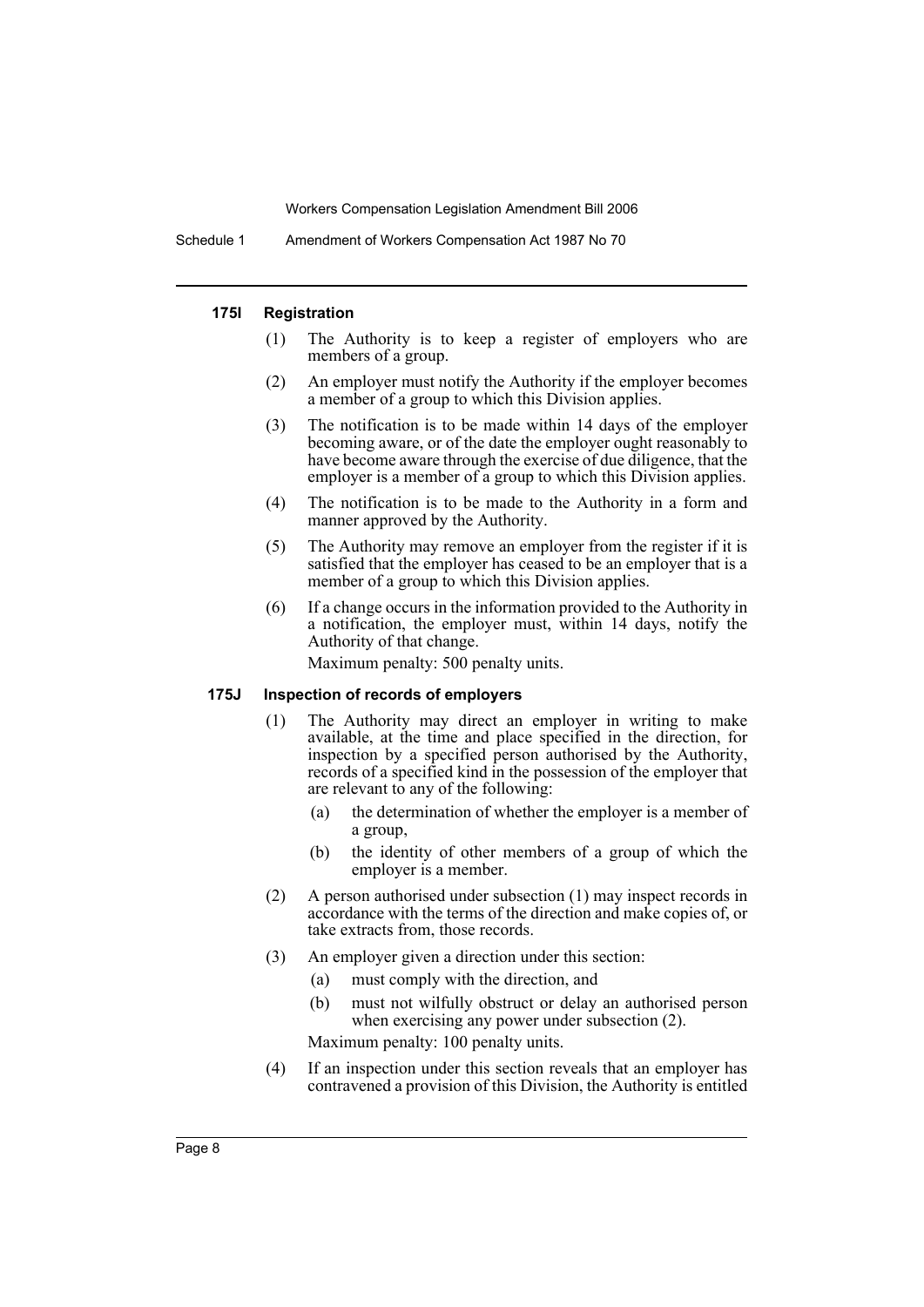Amendment of Workers Compensation Act 1987 No 70 Schedule 1

to recover in a court of competent jurisdiction, as a debt due to the Authority from the employer, the costs incurred by the Authority in connection with that inspection.

(5) A certificate issued by the Authority certifying as to the costs incurred by the Authority in connection with such an inspection is evidence of the matters certified.

#### **[8] Schedule 6 Savings, transitional and other provisions**

Omit clause 3 of Part 18E of the Schedule.

#### **[9] Schedule 6, Part 19B**

Insert after Part 19A:

## **Part 19B Provisions consequent on enactment of Workers Compensation Legislation Amendment Act 2006**

#### **1 Bringing about common renewal date for group member's policies: section 175G**

- (1) Section 175G of this Act (Members of group to have policies with same scheme agent and common renewal date) does not apply to an employer that is a member of a group existing at the commencement of that section until one of the following events occurs:
	- (a) one employer who is a member of the group obtains a policy of insurance for the first time,
	- (b) one employer who is a member of the group renews a policy of insurance.
- (2) At the time that an employer who is a member of a group obtains a policy of insurance for the first time, or renews a policy of insurance, as referred to in subclause (1), all other members of the group who have obtained and maintained policies of insurance must arrange for those policies to be altered, or transferred to another scheme agent, or both, so that all those members comply with section 175G of this Act.

## **[10] Schedule 6, Part 20**

Insert at the end of clause 1 (1):

*Workers Compensation Legislation Amendment Act 2006*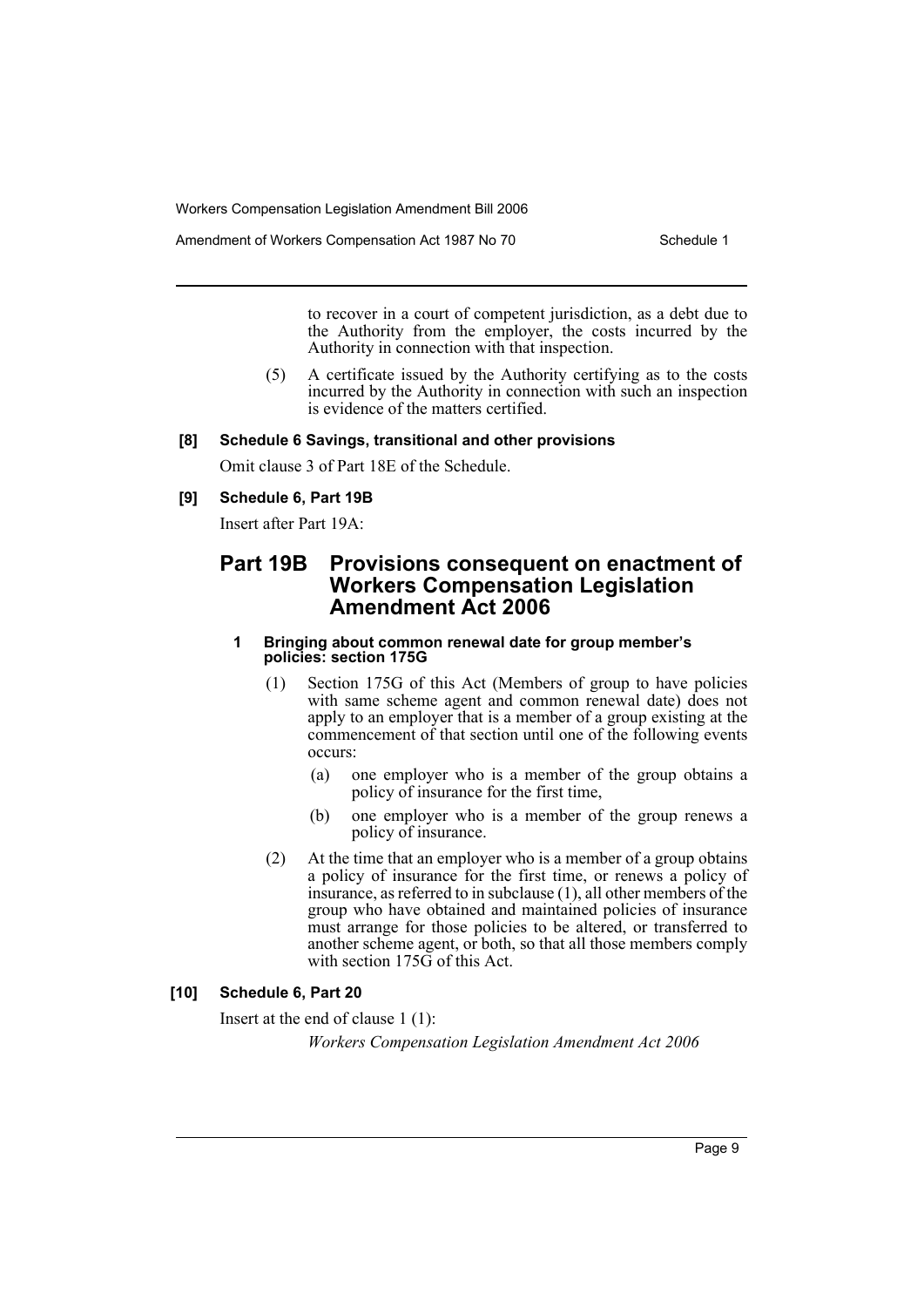Schedule 2 Amendment of Workplace Injury Management and Workers Compensation Act 1998 No 86

## **Schedule 2 Amendment of Workplace Injury Management and Workers Compensation Act 1998 No 86**

(Section 4)

## **[1] Section 37 Definitions**

Insert in alphabetical order:

*Comcare employer* means an employer who:

- (a) is licensed under Part VIII of the *Safety, Rehabilitation and Compensation Act 1988* of the Commonwealth after a declaration of eligibility under that Part made on the basis that the employer is a corporation carrying on business in competition with a Commonwealth authority or with another corporation that was previously a Commonwealth authority, and
- (b) would otherwise be required:
	- (i) to obtain and maintain in force a policy of insurance pursuant to section 155 of the 1987 Act, or
	- (ii) to be licensed as a self-insurer.

## **[2] Section 37, definition of "deemed premium income"**

Insert "or Comcare employer" after "self-insurer" wherever occurring.

## **[3] Section 38 Assessment by Authority of amount to be contributed to Fund**

Omit "and self-insurers" wherever occurring from section 38 (c), (d) and (e). Insert instead ", self-insurers and Comcare employers".

## **[4] Section 39A**

Insert after section 39:

## **39A Contributions to Fund by Comcare employers**

- (1) Each Comcare employer must pay the contributions prescribed by this section to the Authority for payment into the WorkCover Authority Fund.
- (2) The contribution to be paid by a Comcare employer, in respect of each financial year (being a financial year during the whole or part of which the person was a Comcare employer), is an amount equal to the percentage (determined by the Authority in accordance with this section) of the deemed premium income of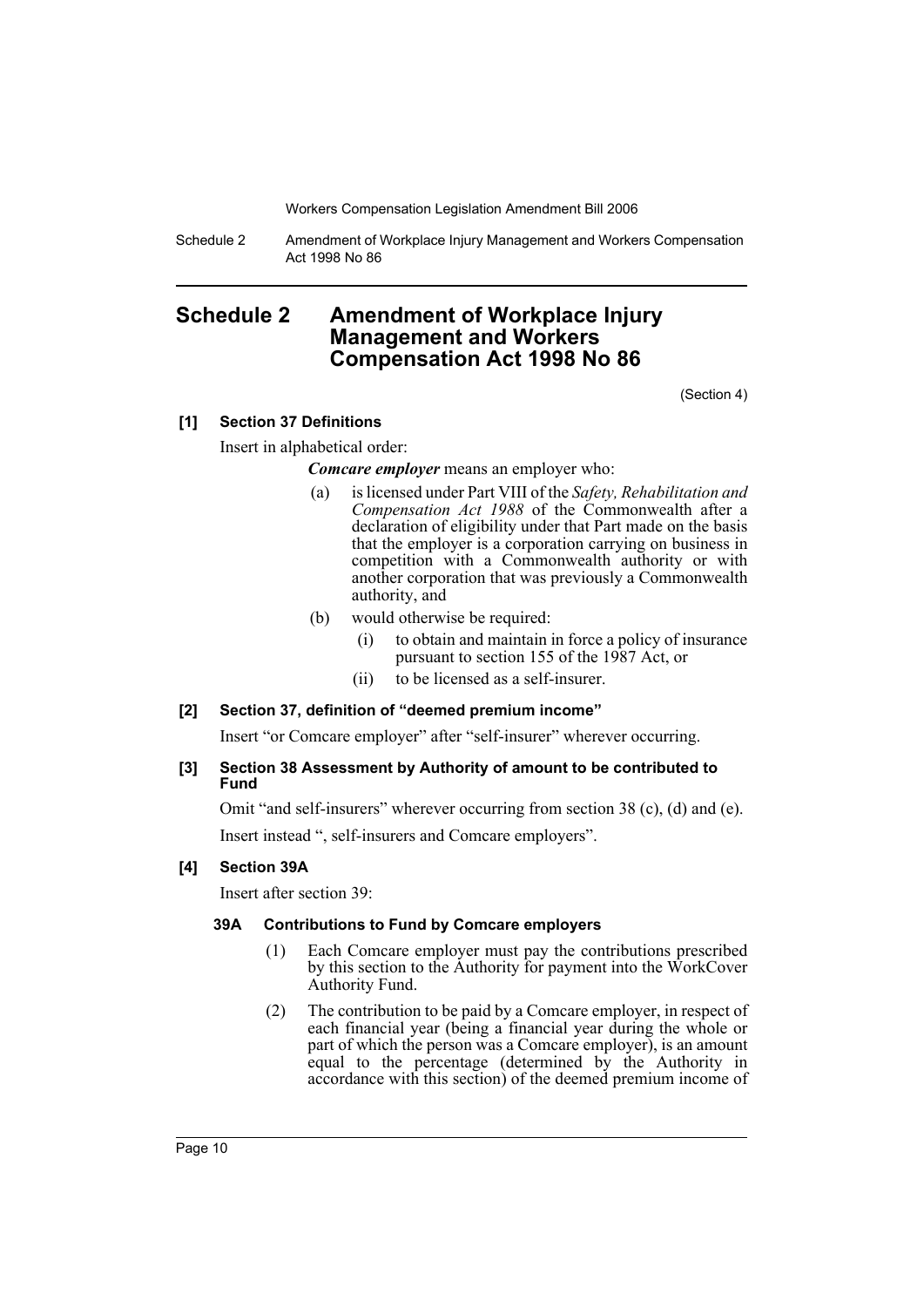Amendment of Workplace Injury Management and Workers Compensation Act 1998 No 86 Schedule 2

> the Comcare employer during the relevant period when the person was a Comcare employer.

- (3) The percentage determined by the Authority pursuant to subsection (2):
	- (a) subject to paragraph (b), is to be such as, in the opinion of the Authority, will be sufficient to yield the total amount to be contributed to the Fund by Comcare employers in respect of the relevant financial year as determined pursuant to section 38, and
	- (b) is to be 60%, or such other percentage (not exceeding 70%) as determined by the Authority by order, of the percentage determined in accordance with section 39, and
	- (c) is to be rounded to 2 decimal places, and

(d) is to be the same percentage for all Comcare employers. **Example.** If the percentage determined in accordance with section 39 is 4%, unless an order under subsection (3) (b) has been made, the percentage under subsection (2) will be (60% x 4% =) 2.40%.

If the percentage determined in accordance with section 39 is still 4%, but an order under subsection (3) (b) has been made increasing that percentage to 62.1%, then the percentage under subsection (2) will be  $(62.1\% \times 4\% = 2.484\%,$  then rounded to the nearest two decimal places) 2.48%.

- (4) A contribution by a Comcare employer is payable in such instalments and at such times as may be determined by the Authority and notified to the Comcare employer.
- (5) The Authority may, at any time during or after a financial year, re-determine the percentage determined pursuant to subsection (2) in respect of the financial year if the estimated total amount of premium income and deemed premium income for the financial year is less than the previously estimated amount on which the original determination of the percentage was based.
- (6) If a percentage is re-determined, the Authority is to make the necessary adjustments to the contributions payable by Comcare employers.
- (7) If a contribution payable by a Comcare employer has not been paid within the time prescribed by or under this section:
	- (a) the Comcare employer is guilty of an offence and liable to a penalty not exceeding 100 penalty units, and
	- (b) the amount of that contribution together with a late payment fee calculated at the rate of 15% of that amount per annum compounded quarterly (or, where another rate